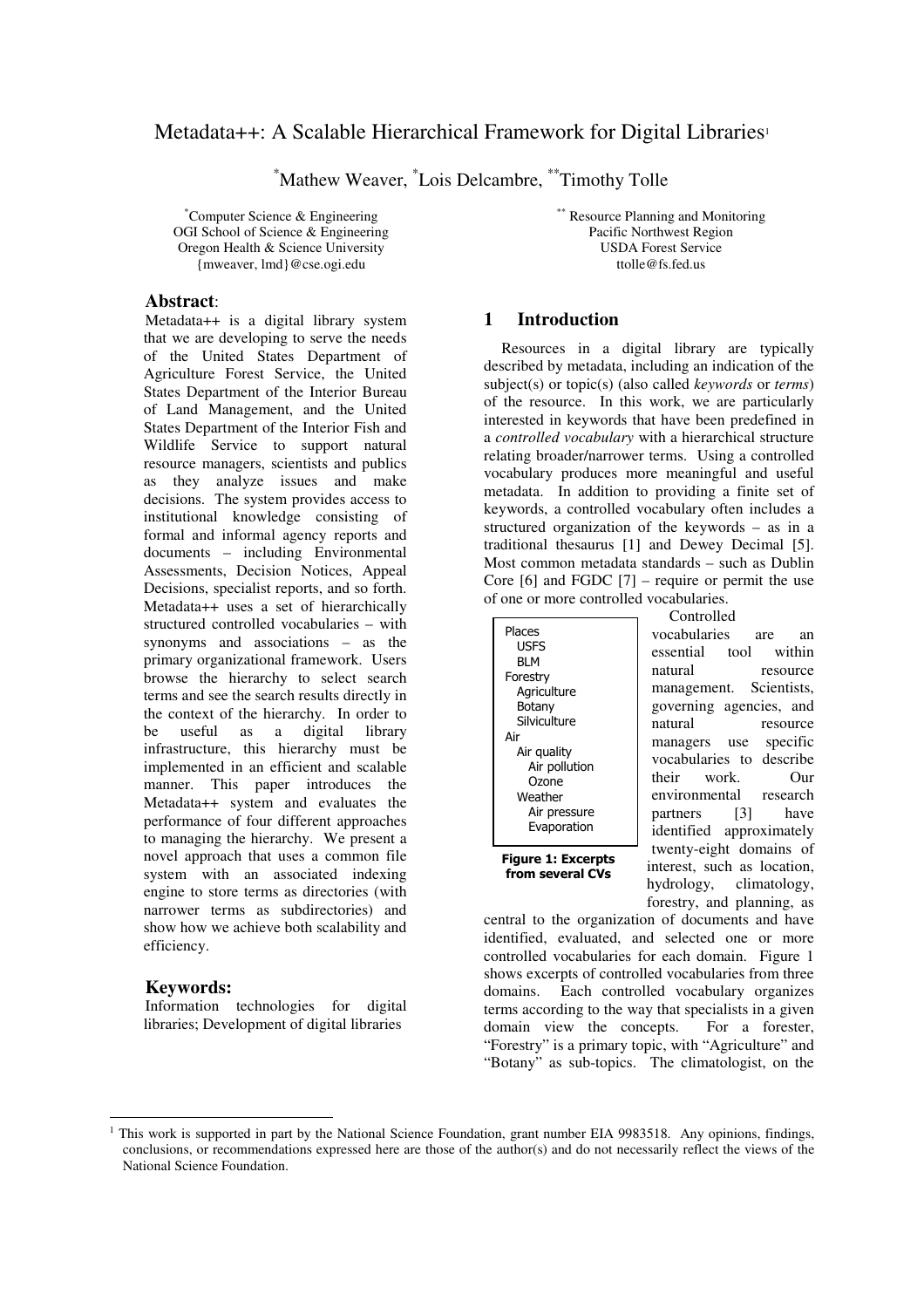

Figure 2: Overview of Metadata++

other hand, considers "Air" as a primary topic, with "Air quality" and "Weather" as sub-topics.

The hierarchical relationship among terms represents various relationships including spatial containment (e.g., watersheds), administrative jurisdiction (e.g., national forests and ranger districts), classification of the plant and animal kingdom (e.g., taxonomic description of species), or simple broader/narrower term (e.g., *air* vs. *air quality*) as shown in Figure 1. In our model, we use one hierarchical relationship as an abstraction of these – called *broader/narrower term*. Like a standard thesaurus [1], Metadata++ includes *synonym* and *association* relationships among terms, as well.

As shown in Figure 2, *domain specialists* select

| $\Box$ Air                                                                                |
|-------------------------------------------------------------------------------------------|
| Implicit Documents                                                                        |
| E Air Quality                                                                             |
| E Explicit Documents                                                                      |
| Air Quality Analysis and Assessment                                                       |
| <b>MCOA</b>                                                                               |
| El Implicit Documents                                                                     |
| Monitoring for ozone injury in West Coast                                                 |
| FS shield                                                                                 |
| alossary                                                                                  |
| Connecting people with ecosystems in thi                                                  |
| Forest roads: a synthesis of scientific infor                                             |
| A comparative study of forestry in Finland                                                |
| A Landscape Plan Based on Historical Fire                                                 |
| Race, class, gender, and American enviror<br>Social acceptability of forest conditions an |
| Understanding the compatibility of multipli                                               |
| Economics research supporting water reso                                                  |
| Northwest Forest Plan Research Synthesis                                                  |
| Findleyeye                                                                                |
| Aethelometer                                                                              |
| Air Pollution                                                                             |

Figure 3: Partial Screenshot of Metadata++ Hierarchy

appropriate controlled vocabularies for Metadata++ (upper right portion of the figure) and *authors* or *local librarians* supply metadata and select terms from the controlled vocabularies to describe documents within Metadata++ (left portion of the figure). *Users* are then able to easily browse the controlled vocabularies and search for documents (shown on the lower right of the figure). This paper<br>explains how Metadata++ uses controlled explains how Metadata++ uses controlled vocabularies and evaluates four alternative approaches to implementing a large-scale, dynamic hierarchy.

## **2 Using Controlled Vocabularies in Metadata++**

Controlled vocabularies provide an intuitive framework for cataloging and retrieving natural resource information. Users may explore the hierarchy of controlled vocabularies and see documents related to the terms of interest. Figure 3 shows a portion of a screen shot of the Metadata++ application while browsing the hierarchy. Explicit documents are documents that an author or librarian explicitly attached to the relevant term (by selecting the term as a keyword for the document). For example, the author of the document titled "Air Quality Analysis and Assessment" selected the term "Air quality" as a keyword for that document. Implicit documents, on the other hand, contain one or more occurrences of the term, but have not been explicitly attached. For example, the document "Monitoring for ozone injury in West Coast" actually contains the term "Air quality" – but the term was not selected as an explicit keyword. As the library grows, librarians may modify the hierarchy by adding new vocabularies or changing existing vocabularies. The concept of explicit documents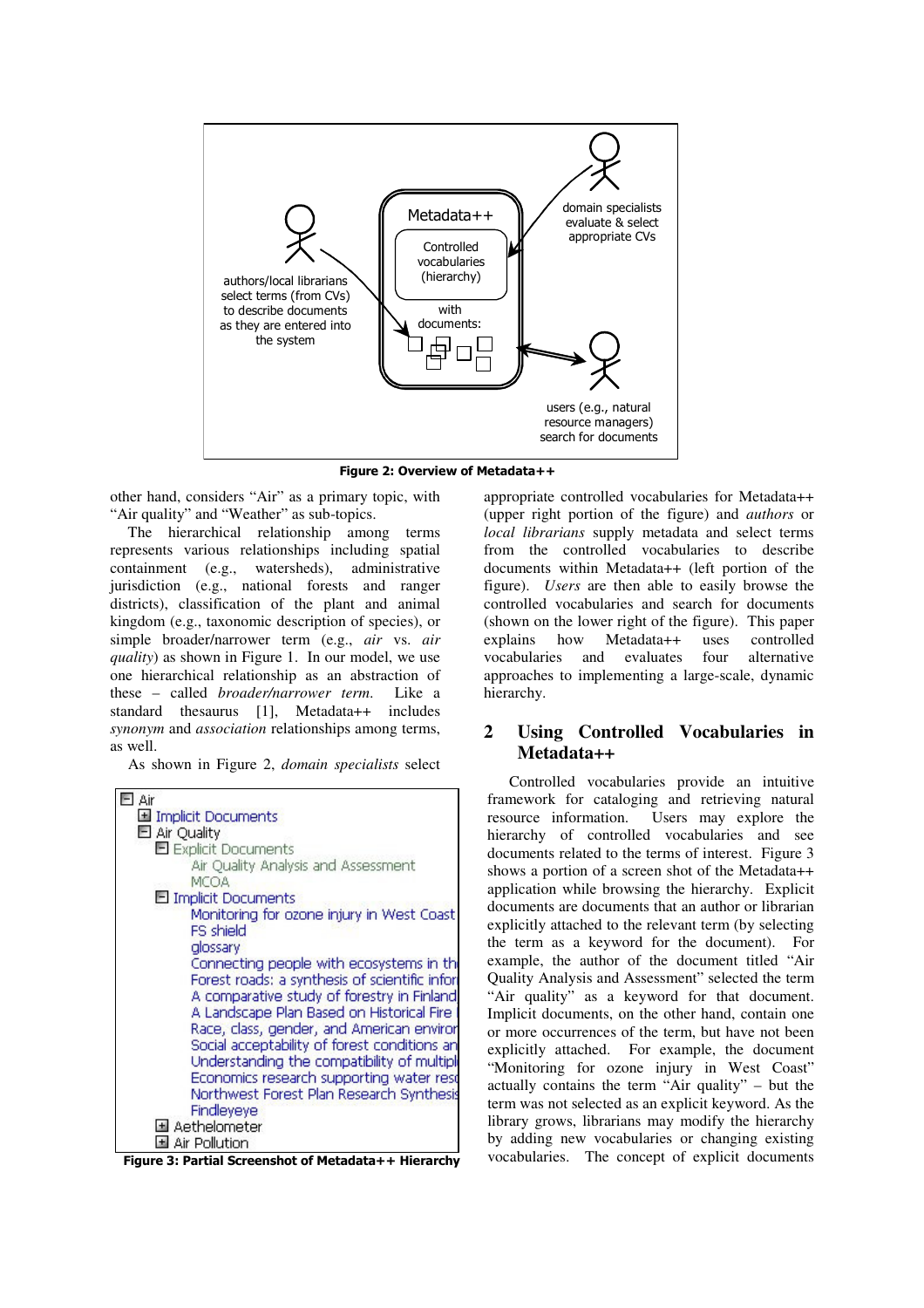and implicit documents allows authors, librarians, and users to immediately benefit from new vocabularies – without having to rebuild metadata for existing documents.

In addition to exploring the hierarchy, the user may issue a search for a specific term. The results of the search include documents related directly to the search term as well as documents related to descendant terms. For example, a search for "Air" would include the document "Air Quality Analysis and Assessment," because the term "Air quality" is a descendant of the term "Air". Instead of returning a ranked list of documents, Metadata++ returns structured search results – so the user can view the documents in context of the hierarchy. Metadata++ uses the SUBTREE function to compute all descendants of a given term.

In addition to finding descendant terms, the user must also be able to find one or more terms given a specified string value. For example, a novice user may be unfamiliar with the hierarchy and have difficulty finding a term of interest. Instead of manually browsing the entire hierarchy to find the desired term, the user may type in a string – such as "evaporation". A function called FIND returns all terms that contain the specified string. The FIND function supports two modes – exact match (which returns only terms that exactly match the string) and wildcard (which returns all terms that contain the string).

| <b>PARENT</b> | CHILD         |
|---------------|---------------|
| Places        | USFS          |
| Places        | BLM           |
| Forestry      | Agriculture   |
| Forestry      | Botany        |
| Forestry      | Silviculture  |
| Air           | Air quality   |
| Air quality   | Air pollution |
| Air quality   | Ozone         |
| Air           | Weather       |
| Weather       | Air pressure  |
| Weather       | Evaporation   |

Figure 4: Parent-Child

## **3 Implementing Hierarchical Controlled Vocabularies**

Metadata++ uses a hierarchy of controlled vocabularies to provide an intuitive framework for building a digital library, as described above. In order to be useful as a digital library framework, this hierarchy must be implemented in an efficient and scalable manner. Specifically, the SUBTREE and FIND functions must be performed in real-time. We must also accommodate concurrent additions and modifications to the controlled vocabularies. This section describes four different approaches to implementing the hierarchy for Metadata++ using various combinations of database, XML, and file system technology. We implemented and evaluated the advantages and disadvantages of each approach.

#### **3.1 Parent-Child Binary Relation**

The simplest approach uses a relational database table that represents a binary relationship between terms – one row in the table for each parent-child relationship. This approach (illustrated in Figure 4) is similar to the edge relation described in [4, 8]. It is important to note that this approach (as well as the next two approaches) actually uses term identifiers that act as foreign keys to a separate table of terms. The figure shows the actual text of the term (instead of the term identifier) to improve readability.

This approach is functional, but fails in terms of scalability and performance. Because each parentchild relationship is a separate row in the table, executing the SUBTREE function (i.e. to do a search or display the hierarchy to the user) requires an additional query for each term. Even with relatively few terms (i.e.  $10^2$  terms), the performance of the SUBTREE function is noticeably slow. The FIND function also performs slowly. It does not take long to find the matching terms (exact match or wildcard) – the majority of the time is spent finding the ancestors in order to return the precise location in the hierarchy. Despite poor query performance, adding or deleting leaf nodes is very efficient – simply add rows or delete rows from the relation. Modifying internal (non-leaf) nodes requires more time to correctly process the affected sub-trees. The underlying database management system supports concurrent updates to the hierarchy.

### **3.2 Breadth-first Path**

Our second implementation also uses a relational database, but includes a more novel approach for storing the hierarchy (similar to Dietz's numbering scheme as described in [11]). Instead of storing the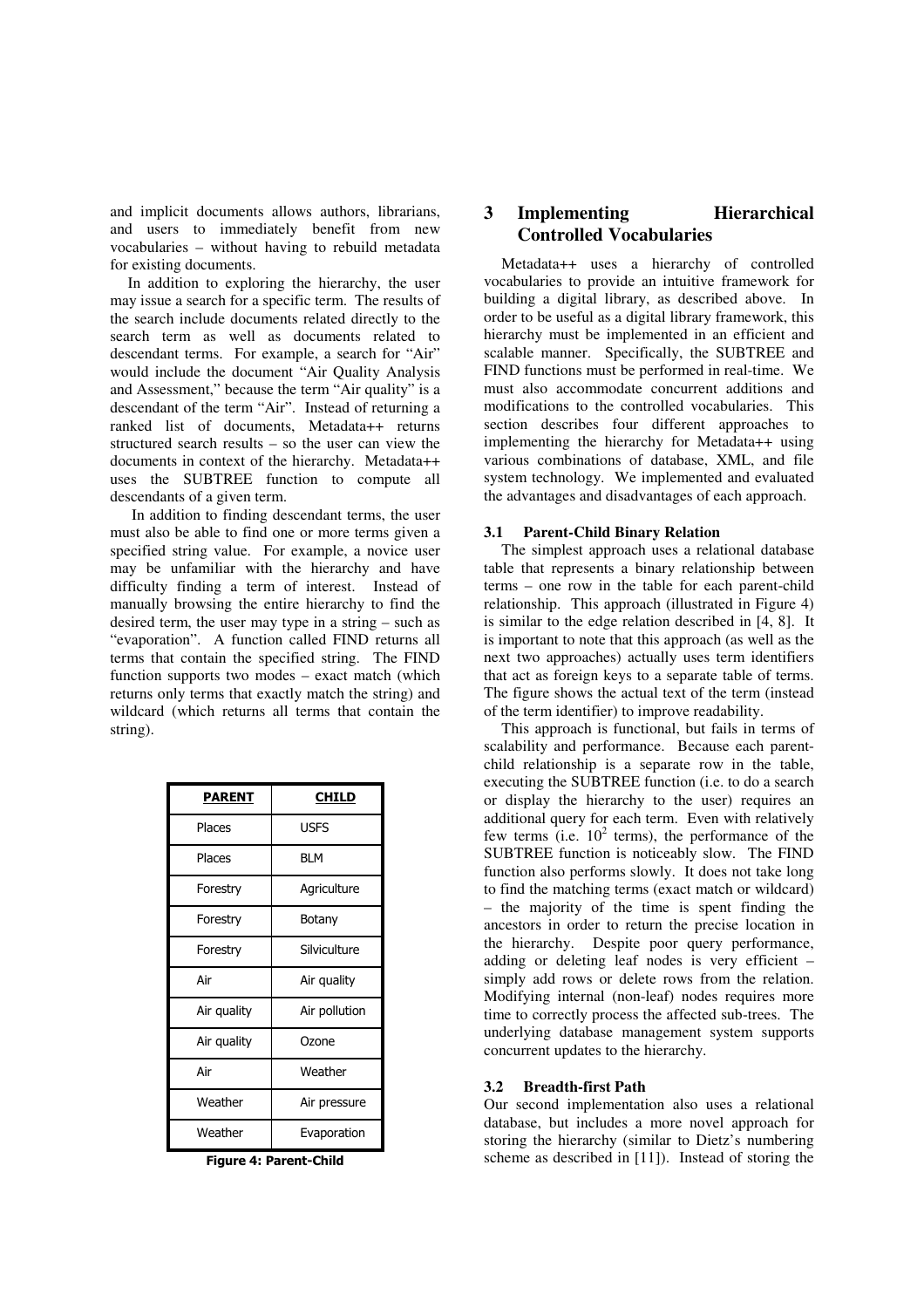| <u>ID</u>      | <b>PATH</b>                   |  |  |  |  |
|----------------|-------------------------------|--|--|--|--|
| $\mathbf{1}$   | Places                        |  |  |  |  |
| $\overline{2}$ | Forestry                      |  |  |  |  |
| 3              | Air                           |  |  |  |  |
| 4              | Places\USFS                   |  |  |  |  |
| 5              | Places\BLM                    |  |  |  |  |
| 6              | Forestry\Agriculture          |  |  |  |  |
| 7              | Forestry\Botany               |  |  |  |  |
| 8              | Forestry\Silviculture         |  |  |  |  |
| 9              | Air\Air quality               |  |  |  |  |
| 10             | Air\Weather                   |  |  |  |  |
| 11             | Air\Air quality\Air pollution |  |  |  |  |
| 12             | Air\Air quality\Ozone         |  |  |  |  |
| 13             | Air\Weather\Air pressure      |  |  |  |  |
| 14             | Air\Weather\Evaporation       |  |  |  |  |

#### Figure 5: Path

hierarchy as a set of parent-child relationships, a structure is used based on the breadth-first ordering of the tree. Each node of the tree is stored – in breadth-first order – with its full path in the hierarchy (as illustrated in Figure 5). (As noted previously, the path is actually stored using term identifiers, but the figure shows the term text for improved readability). The hierarchy can be constructed using a single SQL query. This approach offers a great improvement over the previous approach when executing the SUBTREE function. The nodes in the SUBTREE can be determined by matching the prefix of each path – and the structure of the SUBTREE can be created by re-building the tree in breadth-first order. This implementation requires only a single SQL query – instead of several SQL queries or expensive joins. The FIND function is also efficient – doing a string comparison on the path. Because the relation stores the full path, the FIND function does not need to issue additional queries to determine the path (as with the Parent-Child approach).

As the number of terms increases (i.e.,  $10^3$  terms), modifications to the hierarchy take unreasonable amounts of time. Whenever a new term or vocabulary is added to the hierarchy – or an existing term is moved to a new location – the entire hierarchy must be saved. This process requires computing the breadth-first index and full path for each node – and saving the complete hierarchy to the

database. With a large number of terms, this process takes several minutes to complete – an obvious failure in performance. Because the hierarchy must be saved in its entirety (after computing the breadthfirst index), this solution does not easily support concurrent modifications. Deleting existing terms is significantly faster – because it does not require rebuilding the index. When a node is deleted from the hierarchy – it simply requires deleting the appropriate row(s) from the table.

### **3.3 XML BLOB**

The flexible structure of XML provides an ideal representation for the hierarchy of terms. Our third approach for managing the hierarchy in Metadata++ uses a single XML document to represent the hierarchy, stored as text in a relational database (using a BLOB field). This approach is illustrated in Figure 6. (As with the previous approaches, the XML in the figure shows the text of the terms, but the actual implementation uses term identifiers). Other data (synonyms, associations, document metadata) are also stored in relational tables. Metadata++ uses the XML to build (and save) the hierarchy and uses the relational tables (i.e. SQL) to query the related information.

Because the hierarchy is in XML, it is easy (using XPath) to execute both the SUBTREE and FIND functions. One drawback of this approach is that the entire XML document must be retrieved from the database and parsed into main memory. This database and parsed into main memory. process adds *significant* initial processing overhead. Additionally, this solution does not support modifications from concurrent users. Suppose one user is adding terms to one portion of the hierarchy, while a second user is adding terms to a different portion of the hierarchy. Because the entire XML string is treated as a single value – and the updates to that string are serialized by the relational database system – only the latest modifications are retained in



Figure 6: XML BLOB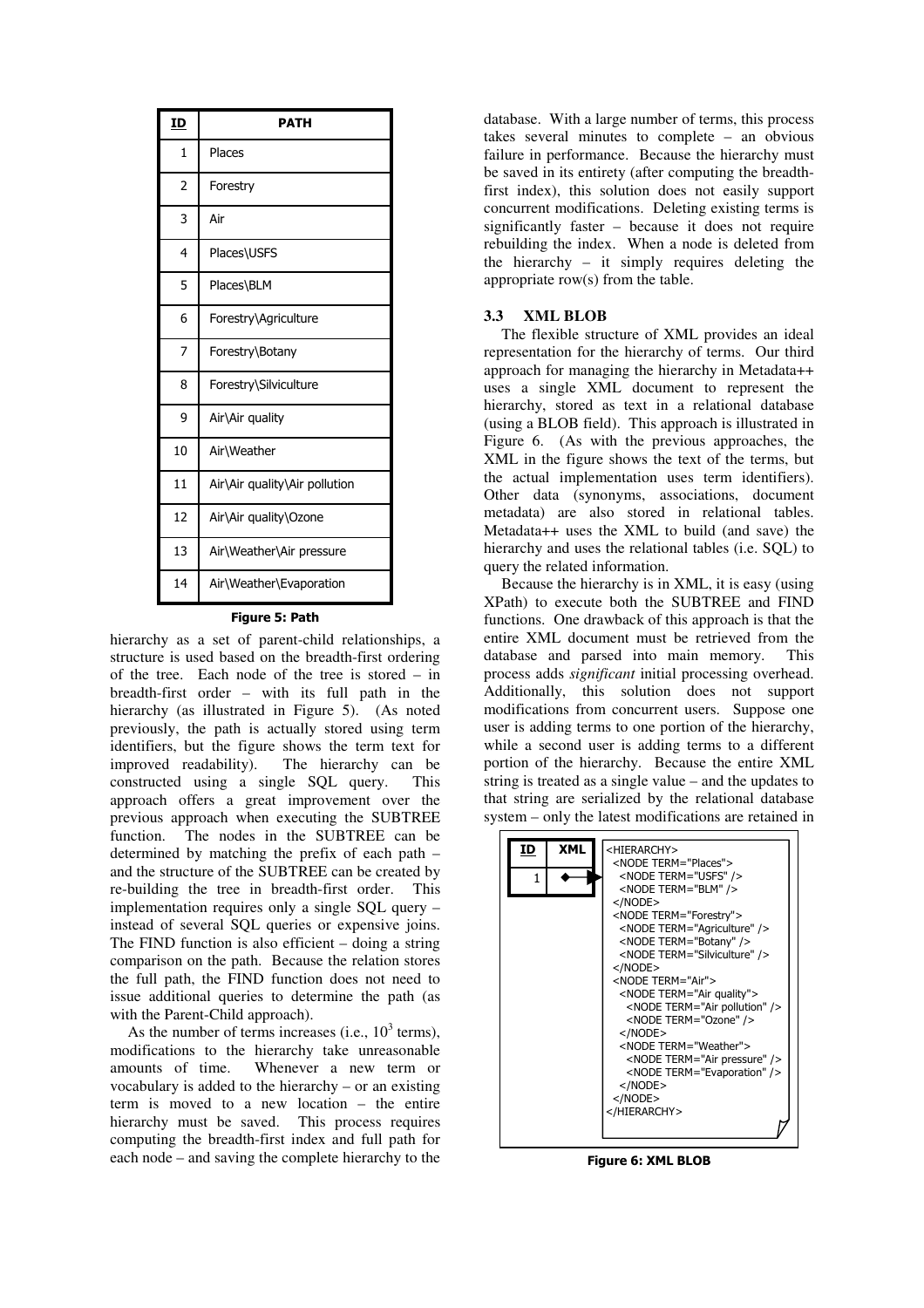

the database.

### **3.4 NTFS and Microsoft Index Server**

Allowing concurrent access to native XML would be a suitable solution. This would provide efficient execution of all of the necessary functions and support modifications from multiple users. Although some native XML databases do exist [10, 15], few are actually available for use. We found none that include all of the important features found in mature relational databases (such as concurrency). In order to achieve the concurrency needed to support multiple users and obtain the necessary performance requirements, we implemented a simple solution based on the file system (Microsoft © NTFS) and Microsoft Index Server<sup>©</sup> [12].

The hierarchy is stored and modified as folders in the file system as illustrated in Figure 7. It should be noted that there is no concept of term identifier in this implementation – the folder names are the actual terms. The file system is naturally hierarchical – and already has familiar tools for creating, editing,

and deleting folders. The file system also provides the concurrency necessary to allow multiple users to modify the hierarchy simultaneously. Different users can work in different parts of the hierarchy and all of the changes will persist. The SUBTREE function looks at the directory structure to find all descendant terms. (It should be noted that scalability limitations with user interface tools – such as Windows Explorer<sup>©</sup> – are not necessarily limitations of the file system itself).

We configured Microsoft Index Server – a fulltext indexing and search service – to catalog all of the file system folders defined in the hierarchy. The index is searchable by folder name – providing support for the FIND function (both exact match and wildcard). Microsoft Index Server provides an efficient query interface for finding folders within the hierarchy. Microsoft Index Server also provides full-text indexing of all documents in Metadata++, thus enabling the identification of implicit documents, as described above.

## **4 Performance Results**

We implemented each approach described in the previous section on an IBM © xSeries 220 eServer containing a single Intel © Pentium III (1.0 GHz) processor, 896 MB of RAM, and IBM ServeRAID storage. The server is running Microsoft Windows<sup>©</sup> Server 2003 Standard Edition and Microsoft SQL Server<sup>©</sup> 2000 Enterprise Edition. The fourth solution uses Microsoft Index Server © (included in the Windows Server 2003 operating system). We conducted the experiments using code written and compiled with the Microsoft .NET Framework. The hierarchy consisted of numerous controlled vocabularies provided by various application domain experts – with a combined total of more than 70,000 terms. Figure 8 summarizes the depth (number of levels) and width (number of children per node) of the hierarchy.

|                              | Max  | Avg     |  |  |
|------------------------------|------|---------|--|--|
| Depth                        | 14   | 6.4     |  |  |
| Width                        | 9896 | $*19.5$ |  |  |
| *does not include leaf nodes |      |         |  |  |

Figure 8: Hierarchy Statistics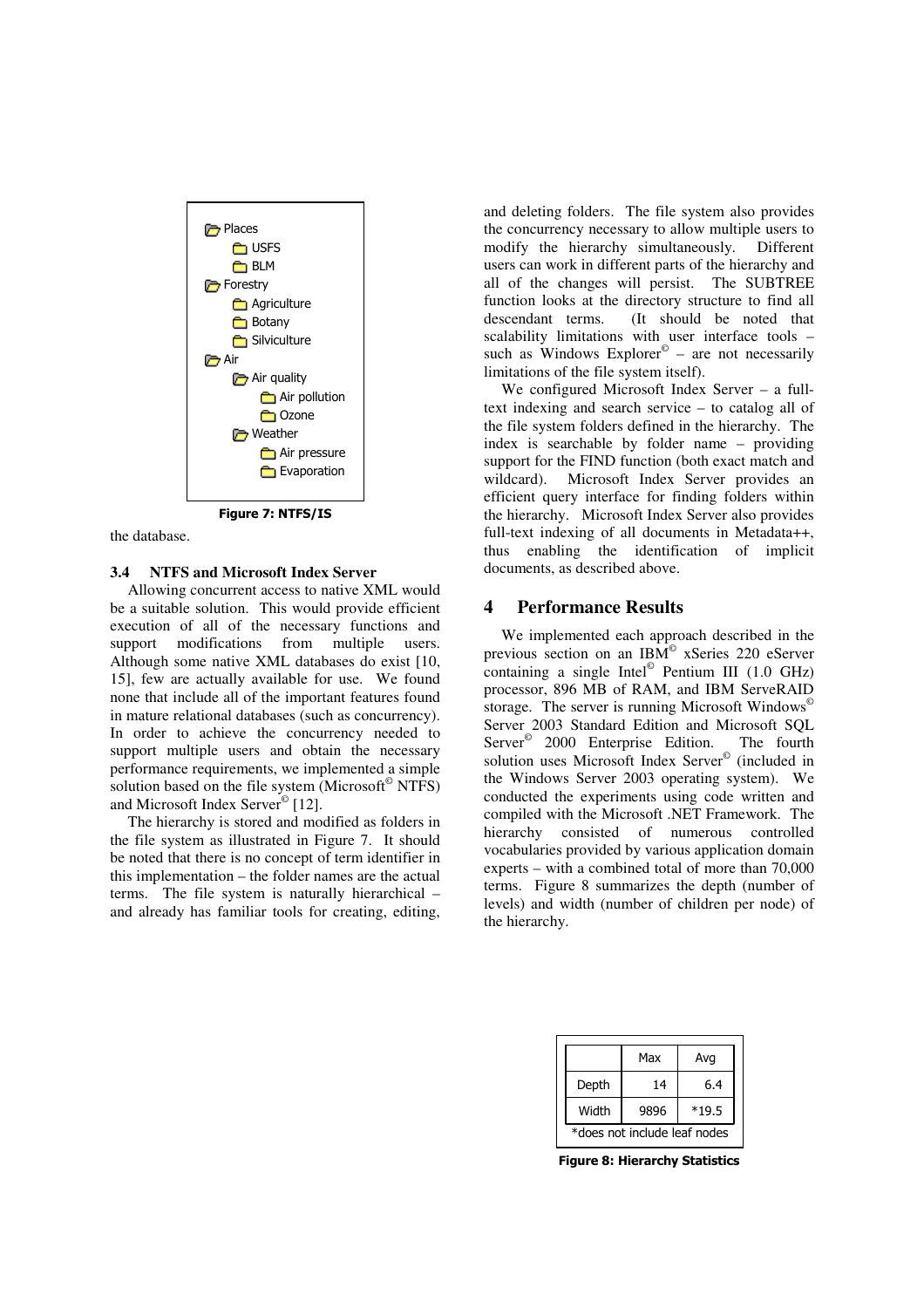|                | А      | B      | C      | D      | F      | Avq    |
|----------------|--------|--------|--------|--------|--------|--------|
| ParentChild    | 2.3947 | 2.4259 | 0.3556 | 0.0040 | 0.2618 | 1.1103 |
| Path           | 0.6407 | 0.9376 | 0.4493 | 0.2150 | 0.2657 | 0.5009 |
| <b>XmlBlob</b> | 0.4220 | 0.6603 | 0.7501 | 0.0040 | 0.0470 | 0.4204 |
| NTFS/IS        | 0.3712 | 0.6642 | 0.3673 | 0.0001 | 0.0118 | 0.1837 |

For each approach, we implemented and evaluated both the SUBTREE and FIND functions. We executed each function multiple times (with inputs and outputs varying in size and complexity) and averaged the execution times. Figure 9 shows the results of the SUBTREE function for five different queries. Figure 10 compares the maximum, minimum, and average SUBTREE execution times for each approach.

Figure 11 shows the results of the FIND function for four different queries. We executed each query in both modes (exact match and wildcard) and averaged the results. Figure 12 compares the entire hierarchy. The XML is easily modifiable while in-memory, but does not support concurrent updates (and requires serialization with each modification). The NTFS/IS approach has the overall best performance. The file system natively supports concurrent updates to different parts of the directory structure, and Index Server watched for changes in the hierarchy and efficiently updated its index for each modification.

### **5 Related Work**

The natural choice for representing a hierarchy is XML. Recent languages such as XQuery and XPath



Figure 10: SUBTREE Max-Avg-Min Comparison Chart

maximum, minimum, and average execution times for each approach. The NTFS/IS approach is an order of magnitude faster (both maximum and average).

As described in the previous section, each approach performed differently with regards to concurrent updates. The Parent-Child approach efficiently handled updates at the leaf level (adding or deleting leaf nodes), but not when modifying entire sub-trees. The Path approach efficiently handles deletes – by simply deleting the appropriate rows in the table – but additions require saving the make it easy and efficient to query hierarchical data stored in XML. However, the large and dynamic nature of the Metadata++ hierarchy is not adequately supported by current XML tools. A full-featured XML database would be an ideal solution, but the work in this area [10, 15] has yet to produce a native XML database with all of the necessary features.

An alternative to building a native XML database is to map the XML to relations. The first two implementations described in this paper (Parent-Child and Path) are attempts at mapping XML-like data into a relational database. The Parent-Child

|                | А       | B      |        | D       | Avg     |
|----------------|---------|--------|--------|---------|---------|
| ParentChild    | 88.4766 | 2.9297 | 0.7110 | 50.4219 | 35.6348 |
| Path           | 16.7266 | 0.4454 | 0.2579 | 13.5782 | 7.7520  |
| <b>XmlBlob</b> | 54.0625 | 1.9688 | 0.5079 | 44.1016 | 25.1602 |
| NTFS/IS        | 0.6250  | 1.7344 | 0.5625 | 0.5623  | 0.8711  |

Figure 11: Average FIND execution times for 4 queries (average of exact match and wildcard searches for each query)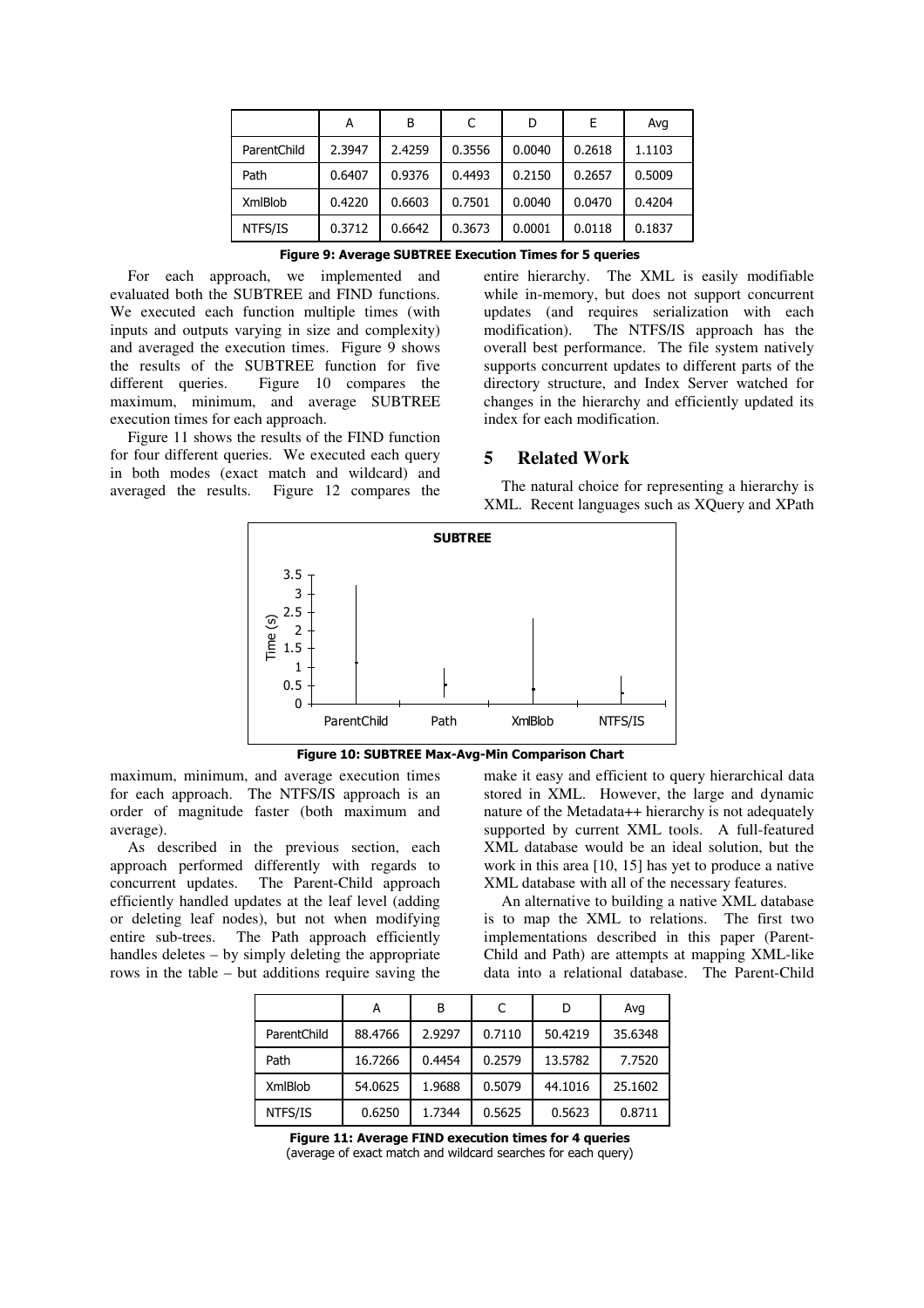

Figure 12: FIND Max-Avg-Min Comparison Chart

relation is similar to the edge relation described in [4, 8]. LegoDB [2] takes a novel approach to mapping XML into relations by doing a cost-based evaluation of different relational representations. Because the hierarchy in Metadata++ is a simple tree of arbitrary width and depth, the LegoDB algorithm would also result in a simple edge-based relation. Metadata++ requires functionality (i.e. SUBTREE and FIND) that is not efficiently supported by this type of representation. Our Path approach is similar to XML indexing techniques described in [11]. This technique works well for static data, but updates are more difficult. The authors propose leaving gaps in the ordering to handle updates, but this is still not suitable for frequent and arbitrary updates.

The Lightweight Directory Access Protocol (LDAP) [9, 13] defines basic directory services for a hierarchically structured set of directories. LDAP allows a single conceptual directory hierarchy to be stored in multiple, distributed locations. The Metadata++ hierarchy differs from the directory abstraction supported by LDAP in that Metadata++ terms (in the hierarchy) consist only of the word or phrase that makes up the term (the name of the directory); there is no type structure for terms and, in particular, there is no need to have attributes for terms. Thus Metadata++ uses a much simpler structure for the term hierarchy with a rather narrow focus on the SUBTREE and FIND functions.

### **6 Conclusions and Work in Progress**

Metadata++ makes several important contributions. As a model for controlled vocabularies, Metadata++ differs from standard thesauri by (1) allowing terms to appear in multiple locations in the hierarchy, (2) allowing two terms, when they both appear in two different portions of the hierarchy, to have different narrower/broader term relationships, and (3) treating all terms with

equal emphasis (i.e., there is no notion of preferred term). As a digital library application, Metadata++ allows users to see search results directly in the context of the hierarchy. That is, documents are not ranked in the search result; they are shown directly with the term or narrower term that they match. Metadata++ also unifies the use of terms attached explicitly by a librarian (for *explicit* documents in a search result) with terms found through text indexing techniques (for *implicit* documents in a search result).

The focus of this paper is on implementation strategies for a large-scale term hierarchy. With over 70,000 terms, with new terms being added and arranged on an ongoing basis, we had to find an implementation that would support the SUBTREE and FIND operations efficiently while still maintaining consistency during concurrent updates. The primary contribution of this paper is the performance analysis of a series of implementations that demonstrates that the directory/subdirectory structure of a file system, when coupled with an index server, provides an ideal solution for storing large-scale term hierarchies. This result may be applicable to other applications that must manage large-scale hierarchical information.

Work in progress includes extensive user testing, with a goal of deploying Metadata++ for use in natural resource management, and formalizing the Metadata++ model. We will also continue our work in integrating Metadata++ with geographic information systems [14].

## **7 References**

- $[1]$  ANSI/NISO Z39.19 1993. Guidelines for the Construction, Format, and Management of Monolingual Thesauri. NISO Press, 1994.
- [2] Bohannon, Philip, Juliana Freire, Prasan Roy and Jerome Simeon From XML Schema to